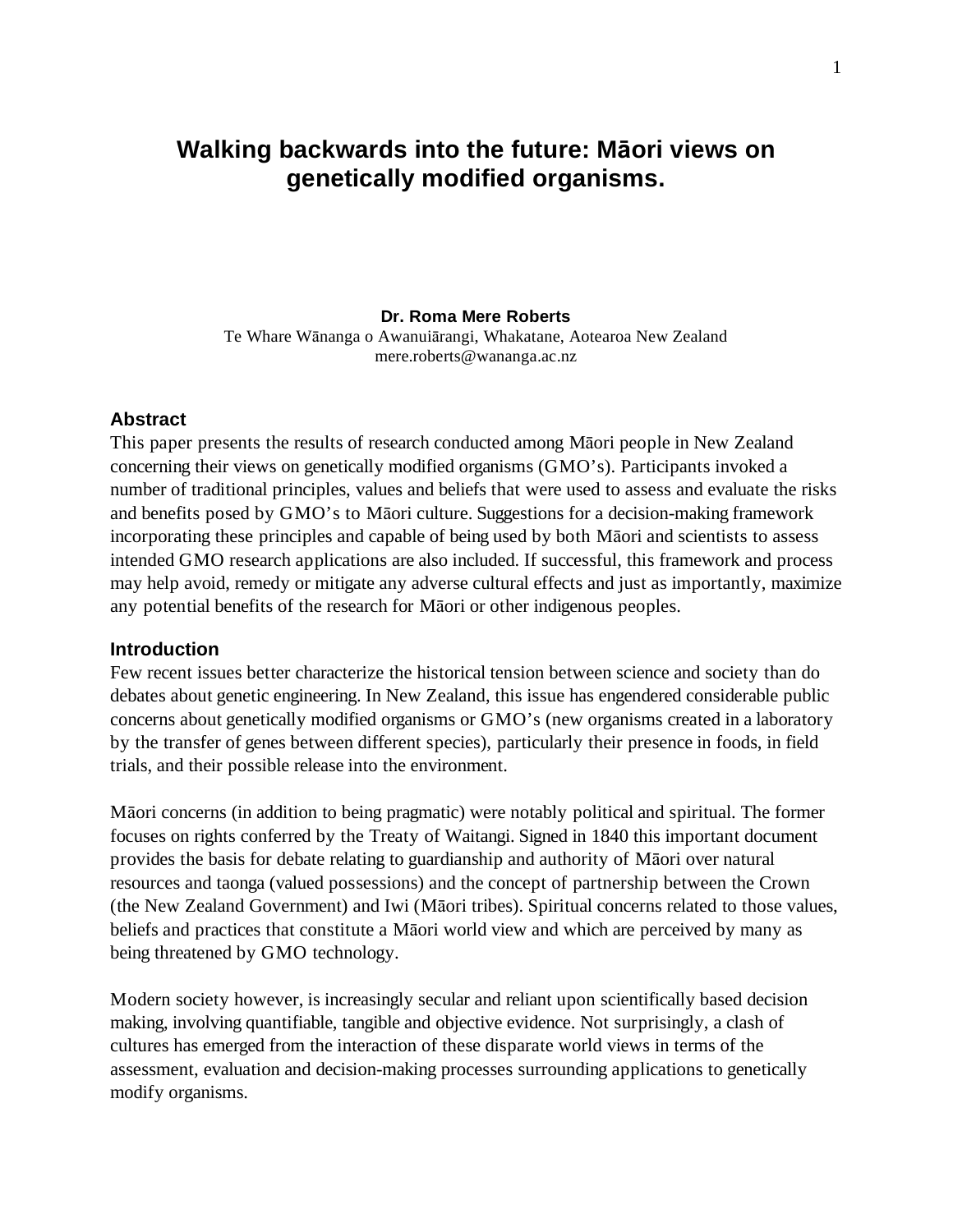Applications are administered by the Environmental Risk Management Authority (ERMA) under the Hazardous Substances and New Organisms Act 1996 (the Act). In addition to scientific assessment and evaluation of the risks and benefits of a GMO application to the ERMA, Section 6(d) of the Act requires applicants (i.e. scientists), the ERMA and the decision making group (the "Authority," a group of eight independently appointed persons) to take into account Matori culture and traditions.

But when the Authority has attempted to do so, a number of difficulties have arisen. One example concerned an application to insert a copy of a human gene into cows in order to produce a human protein in their milk that might benefit sufferers from multiple sclerosis. Ngati Wairere, the sub tribe on whose traditional land the research was being conducted, strongly objected to this experiment on the basis of spiritual values and beliefs, in addition to more tangible concerns such as disposal of carcasses.

In its decision, the Authority queried what constitutes evidence, and what reliability might be placed upon spiritual or intangible concerns compared to physical, empirically-based evidence. In over-ruling Ngati Wairere's concerns they commented—

"the Act itself does not provide a sufficient framework within which to address the concerns raised by Ngati Wairere… . It is not surprising that Ngati Wairere and the applicant were unable to reconcile the issues involved. They do not lend themselves to point-in-time decision making…a broader approach is required to provide the context in which the HSNO Act can operate in dealing with these kinds of issues..." (Māori Law Review, 2000, p.5).

The need for a broader approach to weighing and balancing the perceived risks and benefits associated with GMO's was again voiced by Māori during hearings held by a Royal Commission (2001) established in response to public concerns about GMO technology. At the same time, several research projects were funded by the Foundation for Research, Science and Technology aimed at identifying the values and spiritual beliefs that might constitute elements of a culturallybased decision-making framework.

In this paper the results of two such projects involving the author are presented. Project 1 investigated the perceived effects of different GMO applications on Māori culture, values and beliefs, with the aim of developing a culturally grounded decision making framework for evaluating the risks and benefits to Maori posed by this technology.

Project 2 investigated perceptions of the risks and benefits to Maori of various forms of biotechnology including GMO's, xenotransplantation, cloning, stem cell research and bioprospecting. This paper presents the fundamental principles or values identified by Maori in both projects as being of importance in the assessment and evaluation of GMO's, along with suggestions on how they might be incorporated into a culturally-grounded decision making process.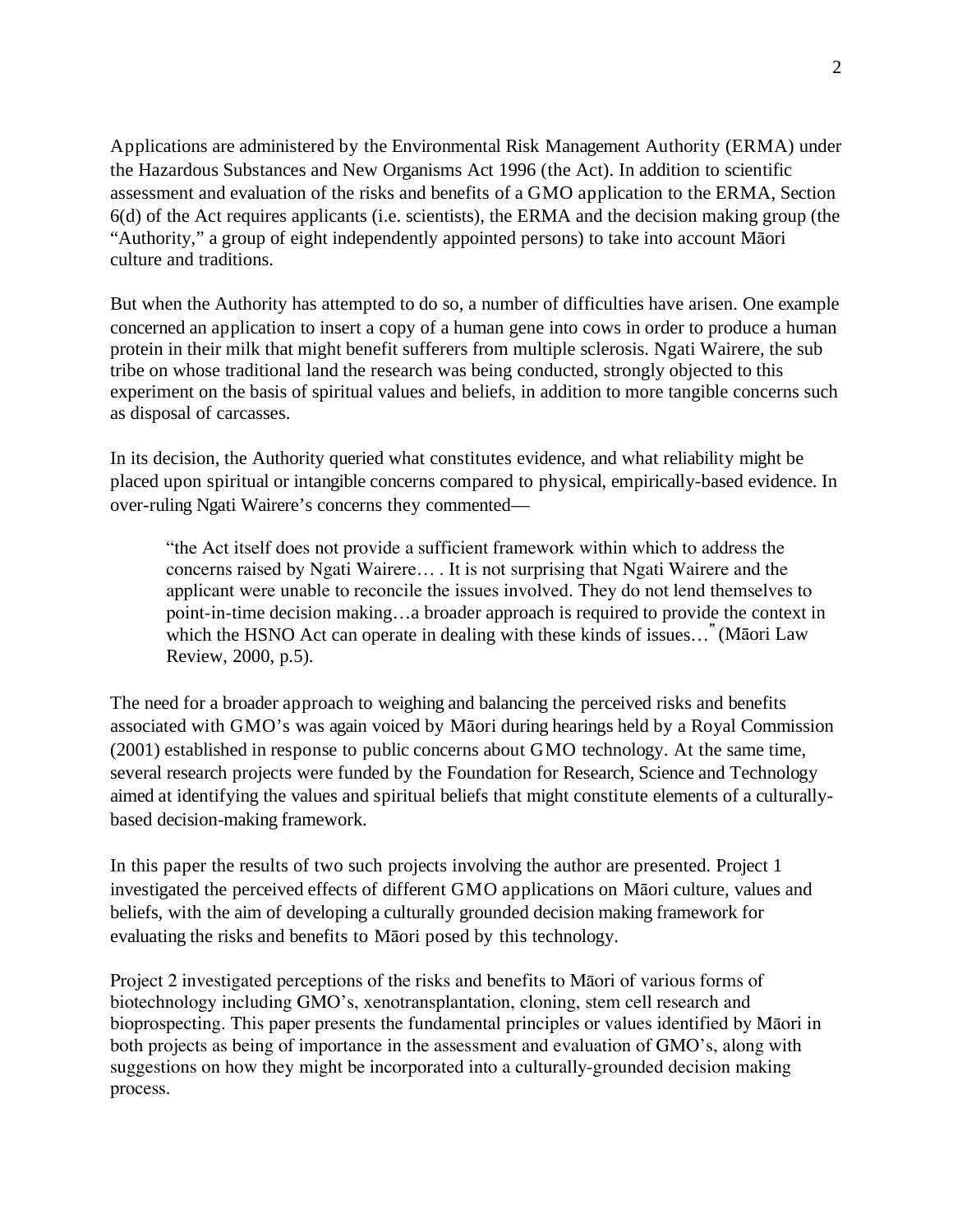# **Project Methodology**

Project 1, undertaken among Māori people in the North Island in 2001-02, involved three separate rounds of interviews and focus groups with a total of 90 participants. Examples of actual and theoretical applications, including their scientific risks and benefits were provided as a context for discussion. These included cows or sheep containing human copy genes, frostresistant strawberries containing copy genes from flounder fish, and pine trees (introduced) containing copy kauri (native) tree genes.

Each example outlined key aspects of GMO research considered to be influential in decision making e.g. the *purpose* of the research (for medical, food, environmental, conservation, economic or pure research purposes); its *location* (in a laboratory, a field trial, or released into the environment); the *species* involved as donor and recipient and whether they were native/non native, human/nonhuman; and the proposed *benefits* (for Maori, for New Zealanders, for international companies).

Scientific risks were discussed before inviting participants to share their views on the perceived cultural effects (positive or negative) of each example. A report on these interviews (Satterfield et al., 2005) is available from the second author.

Project 2 was conducted among South Island Māori, primarily of the Ngai Tahu tribe. This iwi is alone in having a tribal policy concerning GMOs, and their tribal authority gave support for this project as part of a review of this GMO policy. A total of 16 interviews and 7 focus groups involving 47 participants were held in 2003, following a similar procedure to that above. A published report of this research (Roberts & Fairweather, 2004) is available from the first author.

# **Results of the Projects**

# *1. Key principles or values*

Prominent among the key values are spiritual concepts thought to be threatened by the genetic modification of organisms e.g. *whakapapa, mauri* and/or *wairua, tapu and mana.* Decisions about whether the research was *tika* (right) or wrong included consideration of the *kaupapa* or purpose of the research; of *kaitiakitanga* (the obligations and responsibilities placed on Maori to care for the environment), and of Treaty of Waitangi guarantees and principles e.g. *tino rangatiratanga* (the rights of Māori to self determination and control over their own resources) including partnership with the Crown. Further explanations of some of these values are provided below.

#### **Whakapapa**

When applied to humans, this word refers to genealogies or family trees, with the implication of shared genetic relationships and descent from a common ancestor among all persons named in that *whakapapa.* But when applied to non-human things (e.g. plants, animals, rocks and stars), it is clear that other factors such as habitat and morphology (shape, appearance) provide an important rationale for each grouping (Roberts et al., 2004). For these reasons the term *ttai taiao* will be used to describe non-human whakapapa.

For example, one participant referred to a *whakapapa* of the flax plant that included the *tuna* (eel) fish. In her view, because they lived together in the same habitat they were "related" and this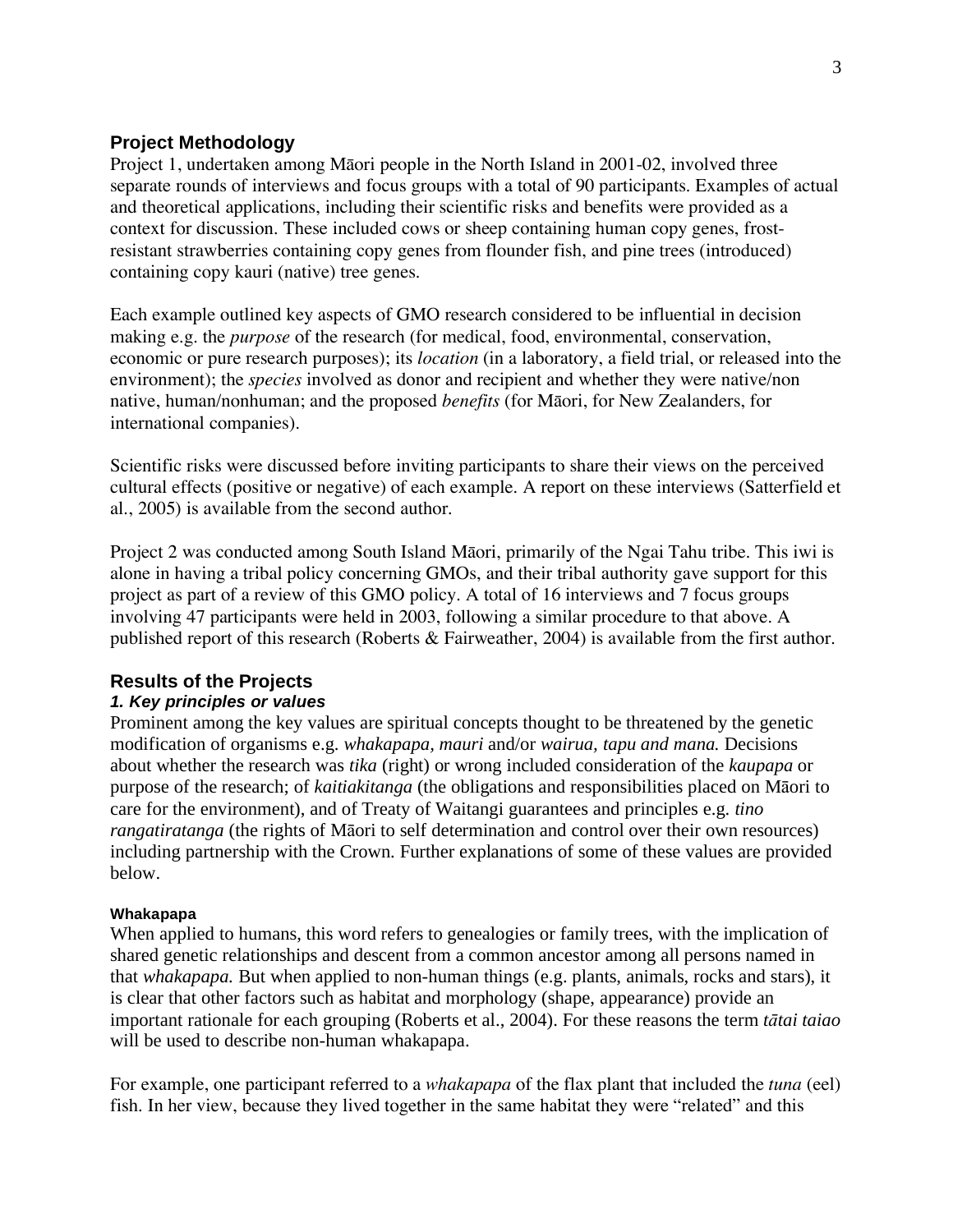might therefore make it acceptable to transfer a gene from one to the other. She further suggested that many Māori who learnt biology at school had their thinking "colonised" by scientific classifications, and this "affected their views on *whakapapa*." Another person, noting that each tribal grouping has their own tribal variations of plant/animal *whakapapa*, asked "so whose *whakapapa* is right?" (Roberts & Fairweather, 2004, p.64).

In general, a majority of participants believed it is wrong to move genes between species that in nature did not interbreed, and the wider the perceived 'gap' between the species e.g. between toads (Animal Kingdom) and potatoes (Plant Kingdom) the more unacceptable the GMO. This widespread perception among Māori of a 'species barrier' reinforces the suggestion above of the influence of scientific classification including concepts such as "kingdoms" and "species" which appear to have replaced more traditional teachings on tātai taiao. Interestingly this influence was often overlooked when applied to the insertion of a human gene into bacterial cells to create a GMO for the manufacture of human insulin. In this case it seems that factors such as the purpose (aimed at saving human lives) was more influential in decision making.

Another aspect involved opposing views on the exclusive or inclusive nature of *ttai taiao*. Advocates of the former exclude things unknown to pre-European Maori and hence unrecorded in traditional *ttai taiao*, which are perceived as fixed in time, "closed" constructs. Hence applications to transfer genes from introduced species such as pigs, sheep or cows are considered a 'contamination' or violation of existing tātai taiao. An alternative view holds that *tātai taiao* are open, dynamic and capable of incorporating introduced species into appropriate traditional groupings. Hence all things visible and invisible are actual or potential members of a particular tātai taiao, because all things are ultimately descend from the same spiritual ancestors Ranginui (sky father) and Papatuanuku (earth mother) all things are related. Understandably, supporters of this view were in general more open to organ transplants and cross species transfers.

Regardless of the above views, most participants saw humans as deserving of special rights and were generally opposed to their involvement in gene transfers as either donor or recipient. Finally, because *ttai taiao* provide the origin, history and relationships of a thing, this construct was considered an essential 'tool' for deciding the appropriateness or not of GMO research.

"If you know these things, the history, the *whakapapa,* it grounds you. Knowing the *whakapapa* provides the framework for making decisions about the rights and wrongs of a thing. It can tell you whether it is natural of unnatural, appropriate or inappropriate" (Roberts & Fairweather, 2004, p.15).

#### **Mauri**

This concept is one of the most commonly invoked principles in discussions by Māori about GMO's. Definitions include life-essence, life force or vital principle originally possessed by Io, the Primary Life Force or Supreme Being. *Mauri* is intimately related to other metaphysical qualities such as *tapu, mana* and *wairua,* each of which endow a thing with its special character. In the words of one participant—

"Our belief is that there's *wairua* and *tinana*…*wairua* is the spiritual part of the person and *tinana* is the physical side. Now you need something to join them together. And what is that something that joins them together, it's the *mauri*" (Satterfield et al., 2005, p.28).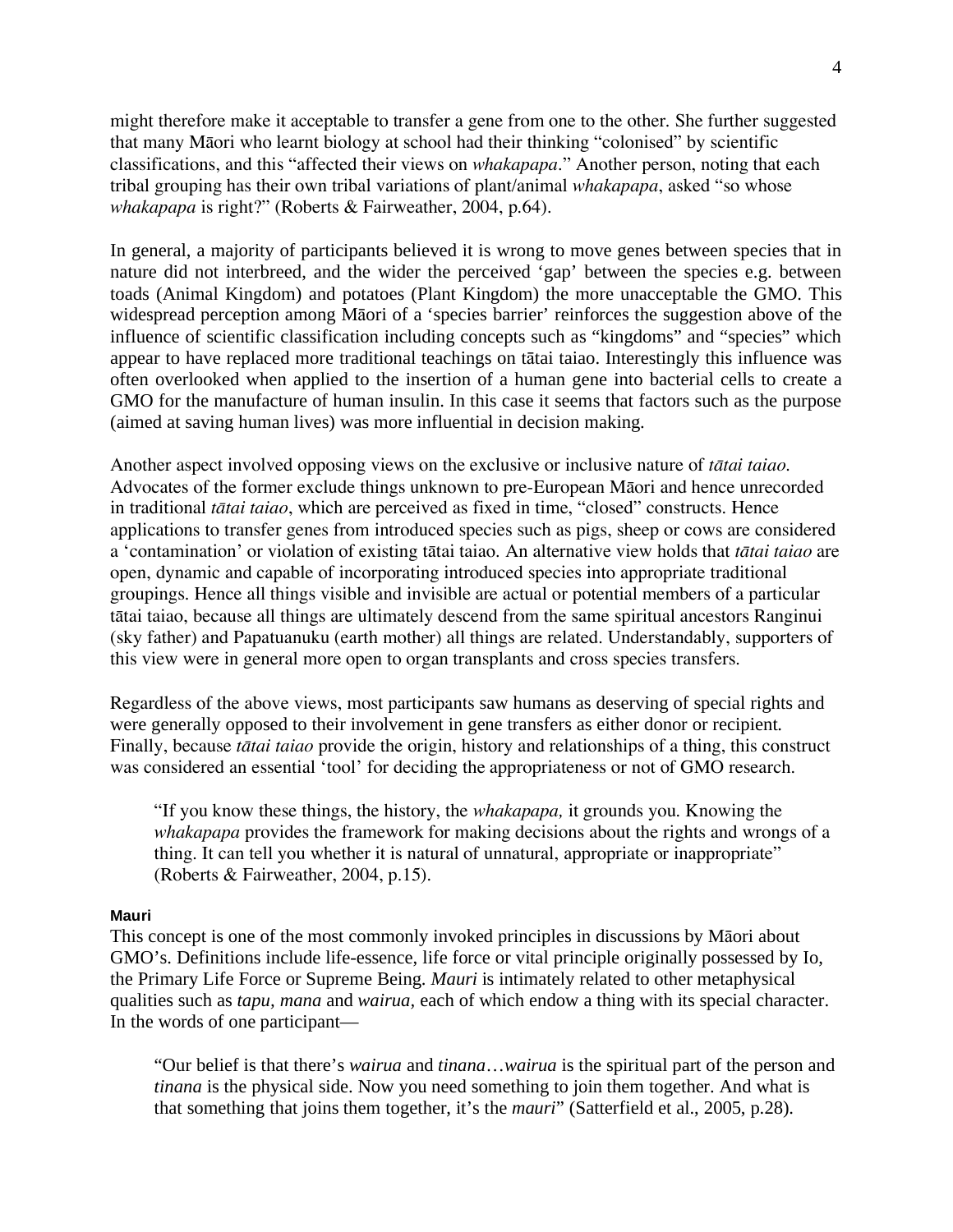One participant defined *mauri* as the spiritual aspect of *whakapapa*, which protects and reflects the *tapu* and *mana* of the organism.

"*Mauri* warns us to be careful when we attempt to interfere with a *whakapapa*; to be respectful, to know when we have done right or wrong. In its role as a "spiritual gatekeeper" it can be interpreted as a form of indigenous 'risk management' to be applied by those skilled in these things" (Roberts & Fairweather, 2004, p.20).

It was generally believed that transgenics (the movement of genes between different species) resulting in the "mixing" of *mauri* is detrimental. For example, "… this sort of technology… flouts all the rules of nature. That's why there are spiritual effects. Spiritual effects result from the fact that the genome has been "broken" in order to insert the foreign gene construct. This break disrupts the mauri of the intact genome which is what gives the organism its own unique spiritual identity. Putting in a foreign gene destroys that unique identity and creates something else, which has flow on effects on the whole organism and the environment. Scientists just see the result as a new protein in the milk or something, they don't see the spiritual effects. They don't know where and how to look. So the field trials just look for adverse physical effects but there is no monitoring of any psychological or spiritual effects on the animals, the earth (Papatuanuku) or on humans" (Roberts & Fairweather, 2004, pp.32-33).

Participants also debated whether a part of an organism, e.g. a gene, has a *mauri*, or whether *mauri* is the property of the whole organism. And if genes do have a *mauri*, is it the same or different from that of the parent organism? Where would the *mauri* come from if the new organism was created artificially in a laboratory? One response was that "we are the only people in the world who can put the *mauri* into something. For example, we put the *mauri* into this house (mentions the name of his ancestral house). So we are able to transfer the *mauri* of one thing to another and in so doing combine the spiritual with the physical. We have that power. But it depends on the purpose. The purpose has to be good" (Roberts & Fairweather, 2004, p.11).

#### **He tangata, he tangata.**

This expression, meaning "it is people, it is people", comes from tribal leader Meringaroto in response to her own question "what is the greatest good in the world?". It expresses a belief in the intrinsic value of human beings, individually and collectively. Conceptually, it's one of a cluster of principles which includes *whnaungatanga*, an ethic of belonging (usually in a kinship group) and *manaakitanga* which demonstrates caring and support, as in displays of hospitality.

In the GMO context, *he tangata* emerges as a dominant theme. Firstly, because it expresses an imperative to help those who are sick (especially family). Secondly, it helps explain the place of humans in the world, especially in relation to non human organisms. Rather than emphasising the relatedness between human and non humans, some interpret this principle as emphasising the distinction between them, including, in many situations, the primacy of humans (Satterfield et al., 2005, p.37). This has important implications for decision-making concerning GMO's and other biotechnologies.

#### **Tika / tikanga /kaitiakitanga**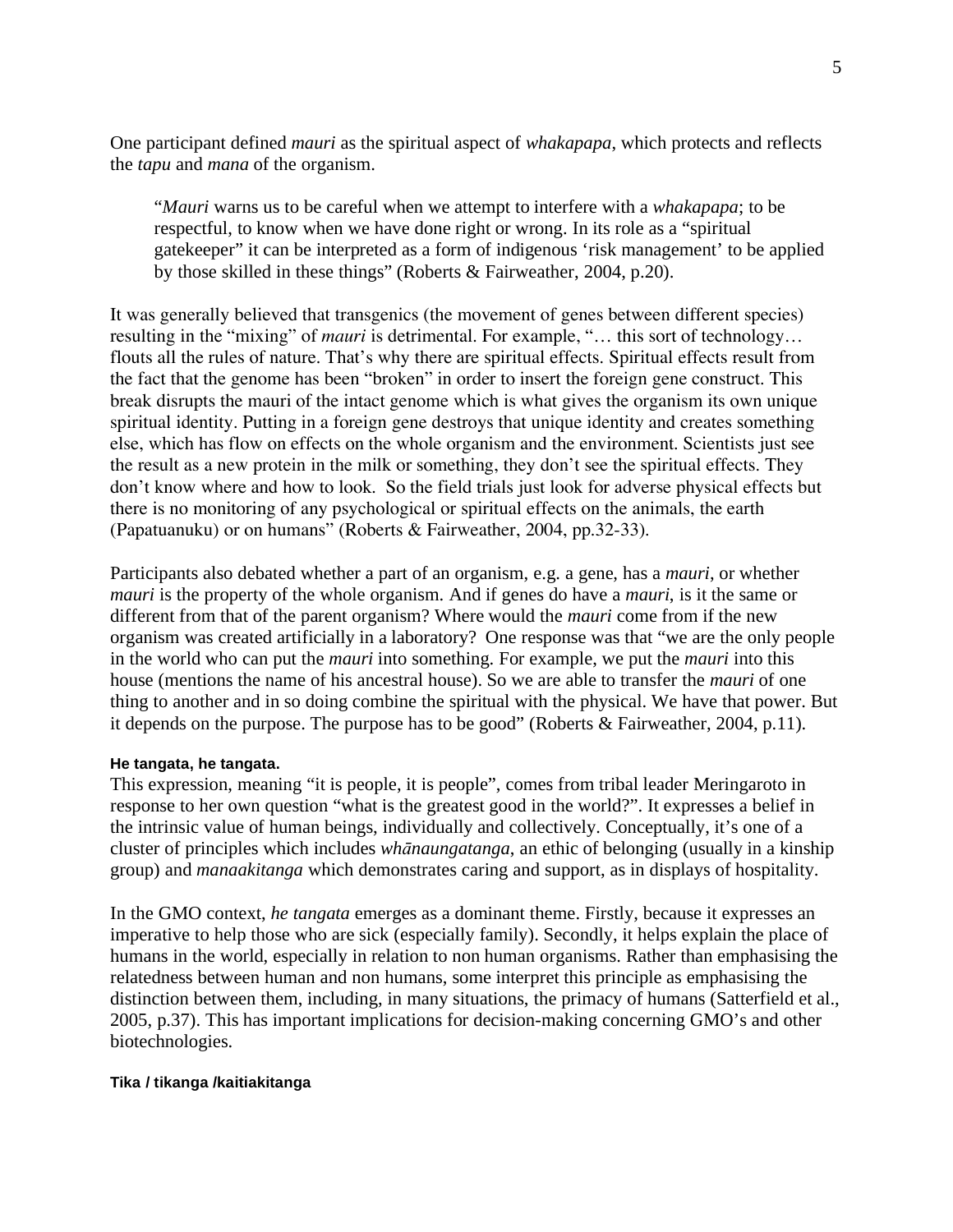*Tika* refers to the nature and ethos of things, whereas *tikanga* is acting according to what is considered ethically right, correct and socially appropriate. Many participants considered *tikanga*  an essential part of wise decision making because it maintains cultural integrity.

"In all things there are *tikanga*, principles, process and guidelines [for] preventing and managing that which is desired or good…Violation [can] come about when [this] does not happen — because stages are rushed [or] the truth is not revealed..." (Satterfield et al., 2005, p. 70).

*Tikanga* is inherent in the related concept of *kaitiakitanga*, a philosophy and practice which expresses the spiritual and physical rights and obligations of Maori to care for, protect and guard their environment (Roberts et al., 1995).

# *2. Other issues*

In addition to the values identified above by Matori participants (for the full list consult the original reports), a number of other important issues were raised.

Anti-science/scientists views were strongly expressed by a majority of participants, who perceived science and scientists as inherently unprincipled and unmindful of societal and especially cultural concerns.

GMO cows and sheep containing copy human genes raised concerns about "scientists playing God" and "tampering with nature" (Roberts & Fairweather, 2004, p.14). Another participant thought modern science has "ceased to be respectful because it has no spiritually grounded values, instead is proud of being value free." In their view, GM technology is short-sighted and intellectually bankrupt, motivated by quick financial returns to the parent companies. Furthermore,—

"It imposes on nature, instead of working with nature. In this regard it is a form of intellectual and technological colonization by scientists. It's not empowering – it's overpowering" (Roberts & Fairweather, 2004, p.20).

Another participant observed that there were too few Maori scientists to "walk the talk, that if more were employed in the research institutions and could influence the sort of science being done, have more control over it, and also get out around the flax roots and communicate with their people, maybe Māori wouldn't be so distrustful." (Roberts & Fairweather, 2004, p.38).

# *3. A values- based framework for cultural risk assessment of novel biotechnologies*

In both projects the need was expressed for a risk assessment, evaluation and decision making framework based on Māori principles, values and beliefs. What follows is one such framework grounded in the principles and values identified by participants, along with a procedure for applying these in the context of GMO research.

# **Evaluation of the proposed research using cultural principles/key values.**

This involves assessing the potential risks to culturally grounded principles/values, then evaluating (weighing and balancing) these in the light of the proposed benefits to people, environment and economy. *Whakapapa, kaitiakitanga* and *tino rangatiratanga* form the basis of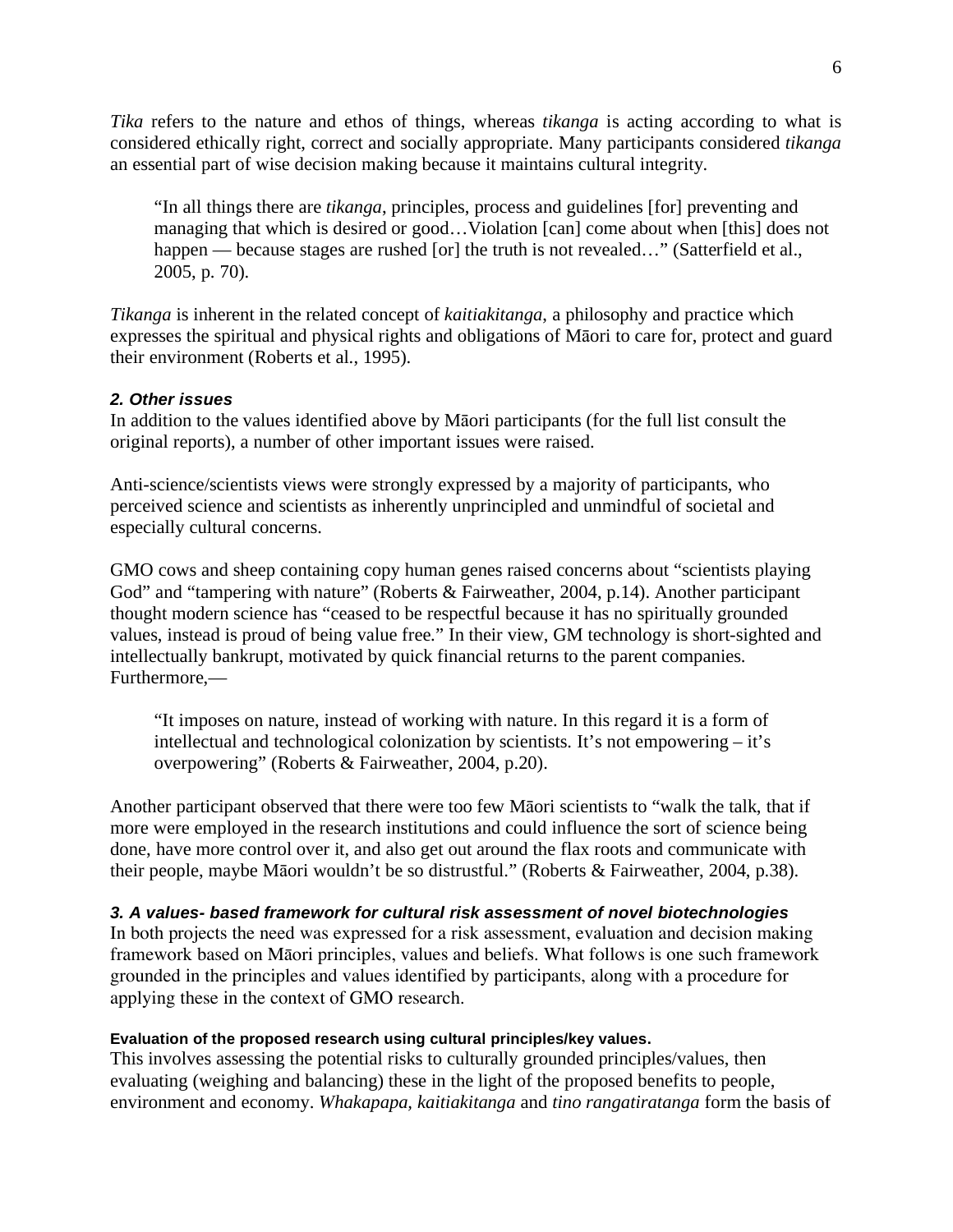the Ngai Tahu policy on GMO's (Te Runanga o Ngai Tahu, 2000), *Tapu, mana and mauri* (the 'spiritual gatekeeper' of *whakapapa*) were also of importance. *Tino rangatiratanga* and *kaitiakitanga* are particularly important for tribal groups directly engaged with GMO research in on their land in their tribal area.

Each of these principles constitutes a benchmark against which cultural risks and benefits can be evaluated by tribes and scientists within the context of the *kaupapa* (purpose) of the research including who or what benefits. In turn, the *kaupapa* invokes values such as "*he tangata", maanakitanga* and *whanaungatanga.*

For Māori, scientists had to have the "right reason in their hearts as well as their minds" for any of these technologies to succeed (Roberts & Fairweather, 2004, p.63). One participant group felt GMO's might be acceptable if the purpose was good, and if there were appropriate processes and principles attached (Roberts & Fairweather, 2004, p.11). Together, these principles and values form the 'skeleton' against which potential risks can be assessed, and upon which is placed the 'flesh' that comes from discussion and evaluation of the risks and benefits to Maori.

One outcome of this process might be a decision to decline support for an application because the benefits appear minimal and the risks to cultural values so serious and unable be mitigated. Another decision might be to give conditional support to an application in which there appear to be considerable benefits, and any risks are able to be mitigated. In the latter situation, provided that the scientific risks are also considered to be minimal. the application might receive conditional support from tribal groups subject to certain conditions being agreed to by the applicant. Conditions might be both scientific as well as cultural (i.e. based on tikanga).

#### **Incorporating tikanga**

Conditional support could include a range of values and practices designed firstly to avoid, remedy or mitigate any potential adverse effects. Foremost among these were *karakia*  $(i)$ nvocations or prayer) advocated by traditional knowledge experts and Ma $\overline{a}$ ori theologians as a means by which spiritual balance, safety and well being and a successful outcome could be achieved. In the context of GMO research this includes clearing the way for a new object or organism by bringing into existence its physical and metaphysical properties, and setting them in order in terms of their relationships with each other and surrounding things, thereby enabling them to function correctly in the world. As one participant explained—

"*Karakia*, first and foremost, is the invocation or prayer through which permission for the transfer of genetic material might be sought from the realm of the *Atua* [Gods]…. If you go back to our cosmology or our creation stories, almost everything is created through *karakia*" (Satterfield et al., 2005, p.73).

Others suggested this step was also necessary to ensure the spiritual safety of the scientists engaged in the research.

Secondly, in addition to cultural measures aimed at minimising adverse effects, it was suggested that conditional support might also include measures designed to maximise benefits to Māori. Involvement of tribal groups in the actual research, as guardians in monitoring and ensuring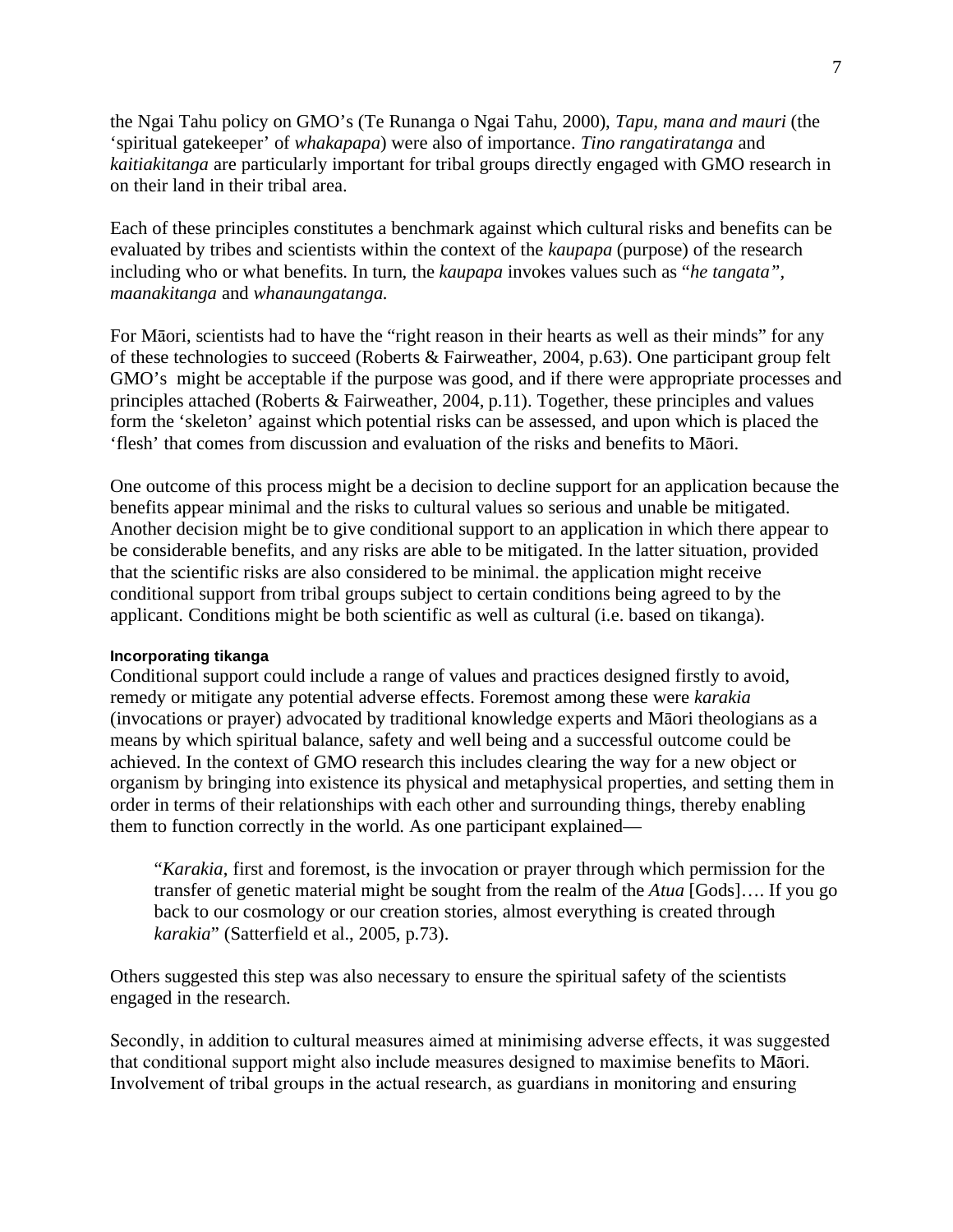compliance, in maintaining the *mauri* of the organisms and land, and as recipients of some of the commercial and other benefits that might arise from the research was also considered.

A major function of the above process was considered to be in pre-application (to the ERMA) dialogue between scientists and Māori. One advantage of this for scientists is that by considering Māori values prior to embarking on the research, it may be possible to accommodate cultural concerns by changing the suggested design and/or by incorporating *tikanga* practices and potential benefits to Māori into the programme and thereby adding value to the project outcomes.

Pre-application dialogue benefits M<sub>a</sub> or by providing the opportunity to engage in a more constructive way with scientific institutions. *Kanohi ki te kanohi* (face to face) discussion of cultural values likely to be most at risk, ways in which they might be ameliorated, along with identifying possible benefits to Maori not considered by the applicant enables tribal groups to participate more equitably in the research and to make more informed decisions concerning the acceptability or not of the research.

# **Conclusion**

It is often said that Māori are a people who "walk backwards into the future," an aphorism which highlights the importance of seeking to understand the present and make informed decisions about the future through reference to the past. Traditional stories were often invoked during this research, particularly those concerning the demi-god Maui. One cautionary tale relates how Maui, emboldened by his success in accomplishing many daring feats, tried once too often to tempt fate**,** and through his own death brought mortality into this world (Grey, 1969, pp. 43-44).

Among the lessons learnt from these traditions is that risk-taking is an inherent part of the search for new knowledge and benefits; and efforts aimed at risk avoidance or mitigation may involve unpalatable tradeoffs. It is therefore not surprising to find that support by Maori for a new technology like GMO's was seldom unconditional, and necessitated consideration of the moral principles and values exemplified by the deeds of ancestors.

Mead (2000) and Durie (2003) are two Māori scholars who have suggested *tikanga*-based frameworks for the assessment of cultural risks and benefits posed by GMO's. Mead (2000) outlines four cultural risk assessment and evaluation "tests" which include values identified by the participants of the research described in this paper.

Durie (2003) also identifies many of the same values but his framework shifts the focus from risk identification and aversion to describing how these values and concepts can provide a basis for assessing the relevance and potential benefits of the research to Maori. His framework is based around three domains; environment, people and process, each of which contain a series of desired outcomes or benefits. Rather than the imposition of cultural controls on the research, he suggests the setting of performance targets or indicators against which the desired outcomes can be measured.

The principles and processes outlined above by participants in our research support those espoused in the frameworks developed by Mead (2000) and Durie (2003). Taken together, all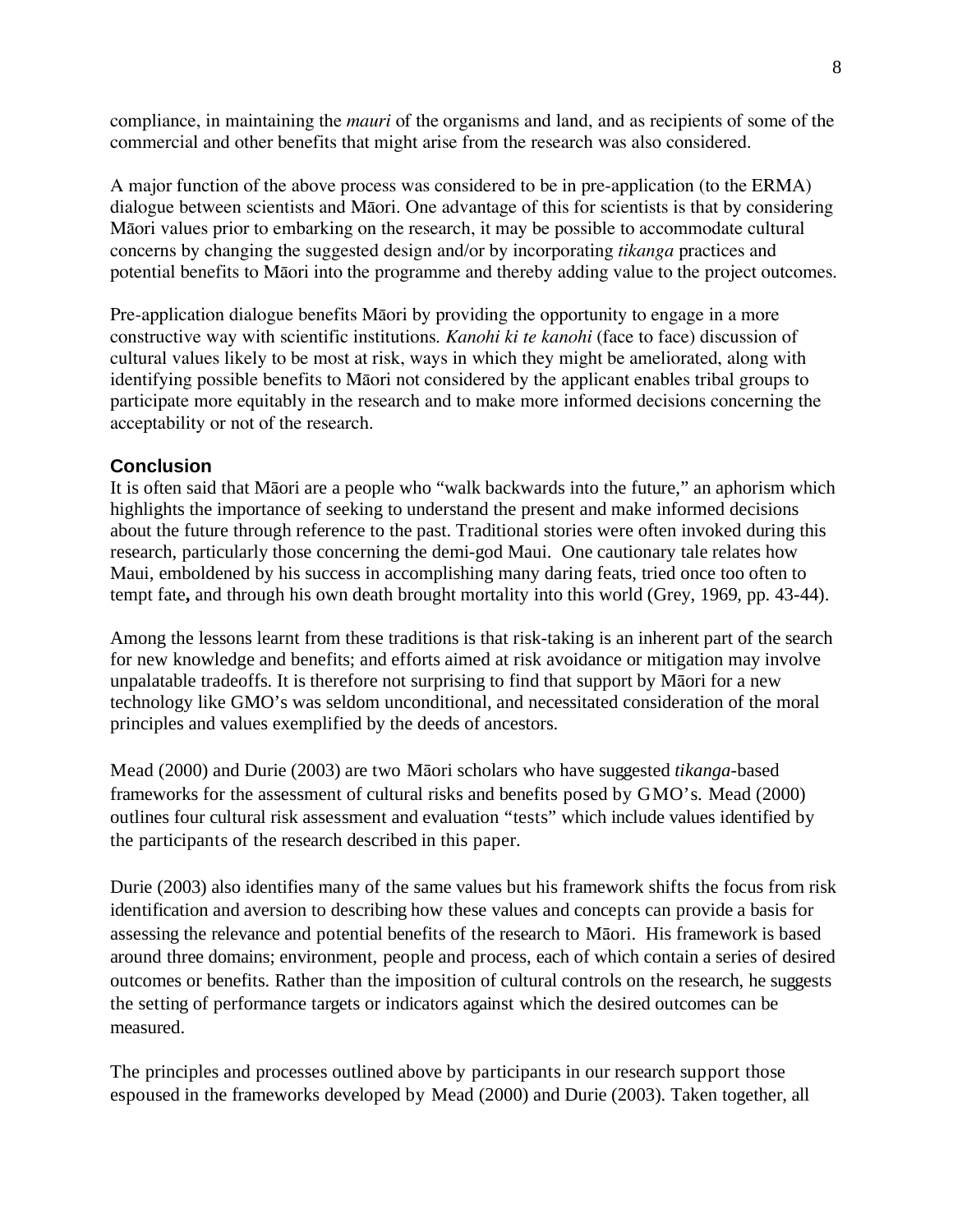three demonstrate that the values and beliefs of the ancestors are very much in the minds of their descendents. But in embracing and affirming the importance of traditional values, living generations of Māori also need to accept the challenge of applying them to present and future issues raised by new technologies such as GMO's so that they continue to be of relevance and utility to their people. This challenge is not unique to Matori; it applies equally to all indigenous peoples.

# **Bibliography**

Durie, M. (1988) *Whaiora: Mori health development.* Auckland: Oxford University Press.

- Durie, M. (1999) Te Pae Mahutonga: A model for Māori health promotion. *Health Promotion Forum of New Zealand Newsletter* 49:2-5 December 1999.
- Durie, M. (2004) Mana tangata: culture, custom and transgenic research. In *Reflections on the use of human genes in other organisms: Ethical, spiritual and cultural dimensions* (pp.20-25). Bioethics Council, P.O. Box 10362 Wellington.

Grey, G. (1969). *Polynesian mythology and ancient traditions and histories of the Maori as told by their Priests and Chiefs*. Christchurch: Whitcombe & Tombs Ltd.

Hazardous Substances and New Organisms Act 1996. Wellington: New Zealand Government.

Mead, H. (2000) Nga Ahi e Ngiha Mai Nei: the fires that flare up. Unpublished manuscript.

- Māori Law Review August. (2000) Application by AgResearch to the Environmental Risk Management Authority concerning genetically modified cattle (GMF98009).
- Roberts, M., Norman,W., Minhinnick, N., Wihongi, D. & Kirkwood C. (1995) Kaitiakitanga: Māori perspectives on conservation. *Pacific Conservation Biology* 2(1): 7-20.
- Roberts & Fairweather. (2004) South Island Māori perceptions of Biotechnology. *Research report* No.268. Lincoln University.
- Roberts, R. M., Haami B., Benton,R., Satterfield,T., FinucaneM. L and Henare, M. (2004) Whakapapa as a mental construct of Māori, and its implications for genetic engineering. *The Contemporary Pacific* 16 (1): 1-28.
- Royal Commission on Genetic Modification. (2001**)** *Report of the Royal Commission on Genetic Modification.* Wellington: Royal Commission on Genetic Modification.
- Satterfield,T., Roberts, M., Henare, M., Finucane, M and Henare, M. *Culture, risk and the prospect of genetically modified organisms as viewed by tangata wheua*. Research Report No.1. Faculty of Science, Te Whare Wananga o Awanuiarangi, Whakatane, New Zealand.